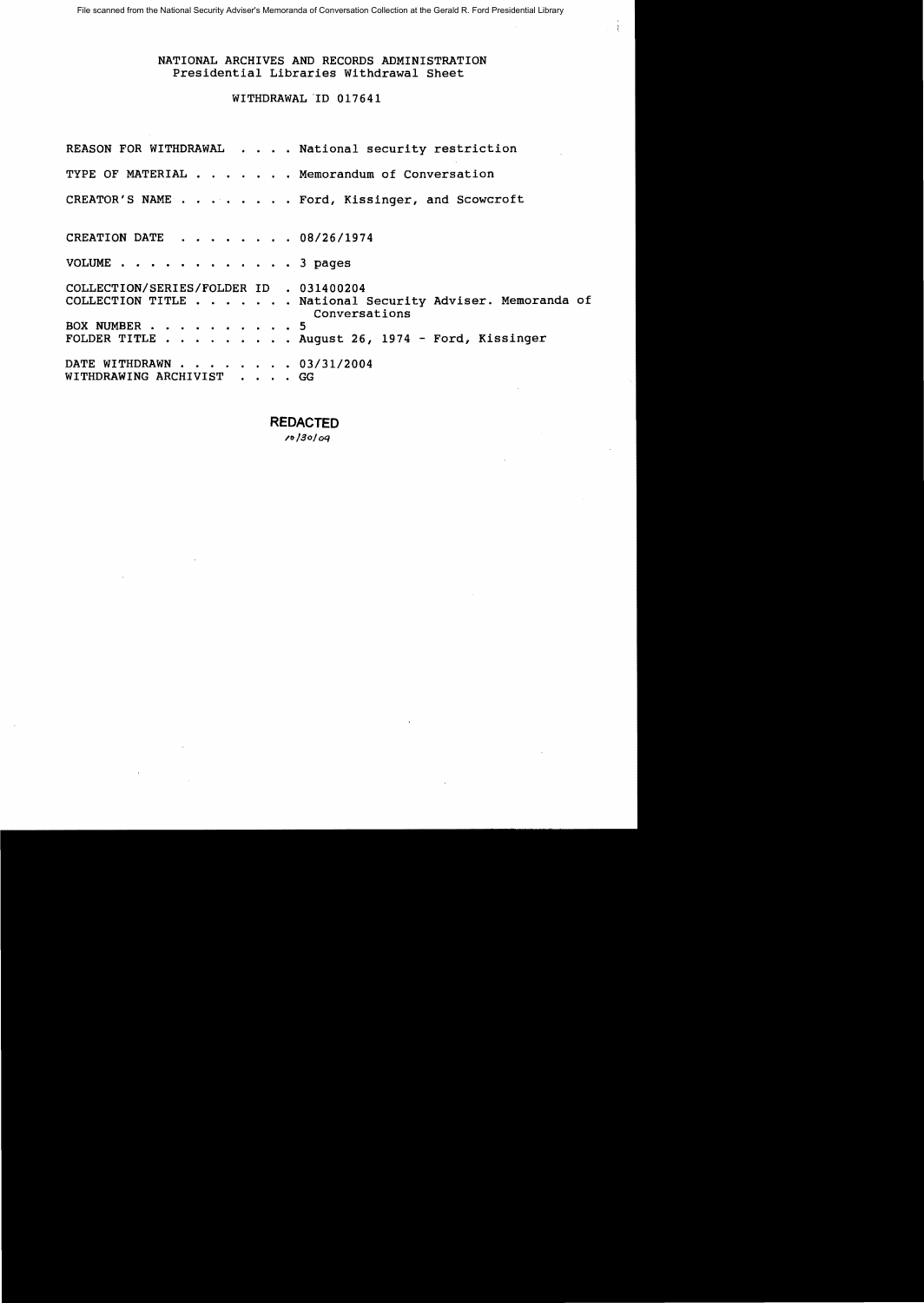**MEMORANDUM** 

#### THE WHITE HOUSE

WASHINGTON

#### SEGRET / NOD IS / XGDS

DECLASSIFIED w/ portions exempted E.O. 12958 (as amended) SEC 3.3  $MR# 09 - 29. F1$ prote rev 3/9/04: CIA et 10/30/09 By dal NARA Date 12/10/09

MEMORANDUM OF CONVERSATION

PARTICIPANTS:

President Ford

Dr. Henry A. Kissinger, Secretary of State and Assistant to the President for National Security Affairs

Lt. General Brent Scowcroft, Deputy Assistant to the President for National Security Affairs

DATE AND TIME:

Monday, August 26, 1974

PLACE:

Oval Office

Kissinger: The Kurds are conducting a guerrilla war inside Iraq. If Iraq weren't tied down, they could put more into Syria. [Described the program.]

The danger is the Kurds will collapse.

President: What does this do to our argument about supplying out of active units?

Kissinger: The numbers aren't that significant.

President: Let's go ahead.

Kissinger: The Iranians have asked about sending troops in. The CIA guy is opposed. We said it is their decision -- I favor it but I hate to be on record because of all the leaks.

President: I read that the Iraqi army is unhappy. Are the Kurds reliable?

SEGRET/NODIS/XGDS

HENRY A. KISSINGER CLASSIFIED BY EXEMPT FROM GENERAL DECLASSIFICATION SCHEDULE OF EXECUTIVE ORDER 11652 EXEMPTION CATEGORY 5 (b)  $(1, 3)$ ACCIFIED ON Imp. to det.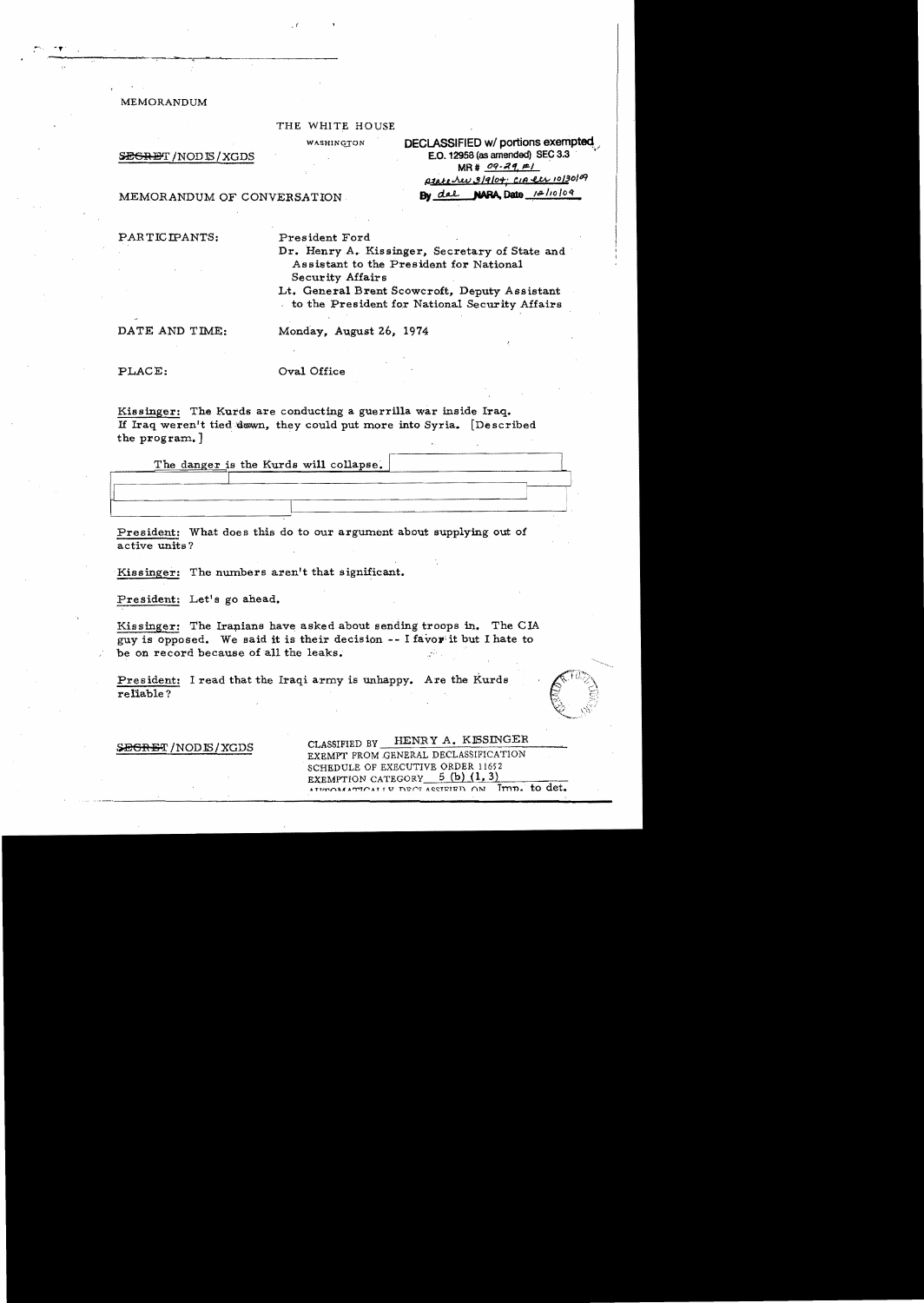### $SE$ GRET/NODIS/XGDS 2.

Kissinger: Yes. It is their existence at stake.

| President: |  |
|------------|--|
| Kissinger: |  |

On the Greeks. Karamanlis says he is in an impossible situation he is the U.S.'s best friend in Greece. That is true, but he is not yet ready to accept help.

President: His terms are too high.

Kissinger: Yes. The Greeks and Clerides have accepted the Soviet proposal in principle. Everyone is sort of playing their own game now. We could even trigger the Soviets to make a specific proposal. There is no solution which wouldn't infuriate someone.

#### President: What do you recommend?

Kissinger: I think we should. The British want to make another move. They want to send someone here tomorrow. They want to get a mediation going. If you agree, I will communicate to ask him to get the EC involved. It is too early for us to get involved. We either get egg on our face or we end up beating on the Turks. The more who float the biregional deal, the better off we are eventually. It is better if we don't get stuck with the negotiation. The British will probably fail. If they do. I could offer to meet Karamanlis here or in Europe -- not to settle, but to trigger a negotiation, hopefully one we wouldn't have to run.

President: What is this 28%?

Kissinger: Sorry we are not in tighter control. They have 40%, now they have given up  $12\%$ . It is a big concession, but he shouldn't offer any concession.

President: Depending on where the 12% is.

Kissinger: I have asked him to show flexibility. Maybe I'll take a one or two-day trip next week to meet with Karamanlis and Ecevit. If the British idea works, great, but it almost certainly will faii.

#### **EERET/NODIS/XGDS**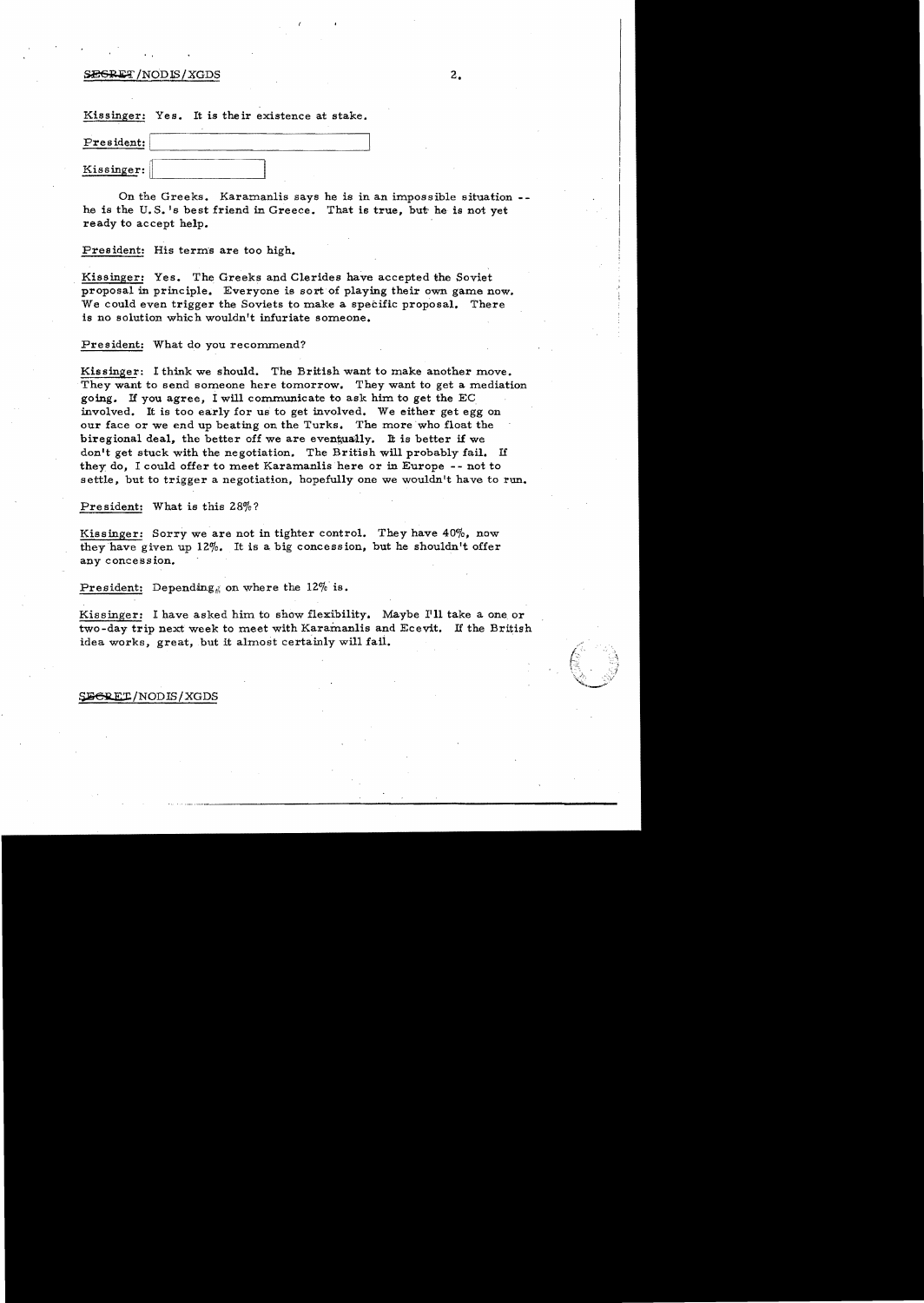## **SEGRET** /NODIS/XGDS 3.

*<sup>r</sup>*, .

Here, the Greek Community has quieted down. You maybe should meet with the AHEPA group just before I go out. Iavakos would be good· to see if he is not so anathema to the Turks.

President: I have met him. He is smart.

'Kissinger: I told him it had to be a bizonal federation and he agreed.

President: I will talk to them.

# SECRET/NODIS/XGDS